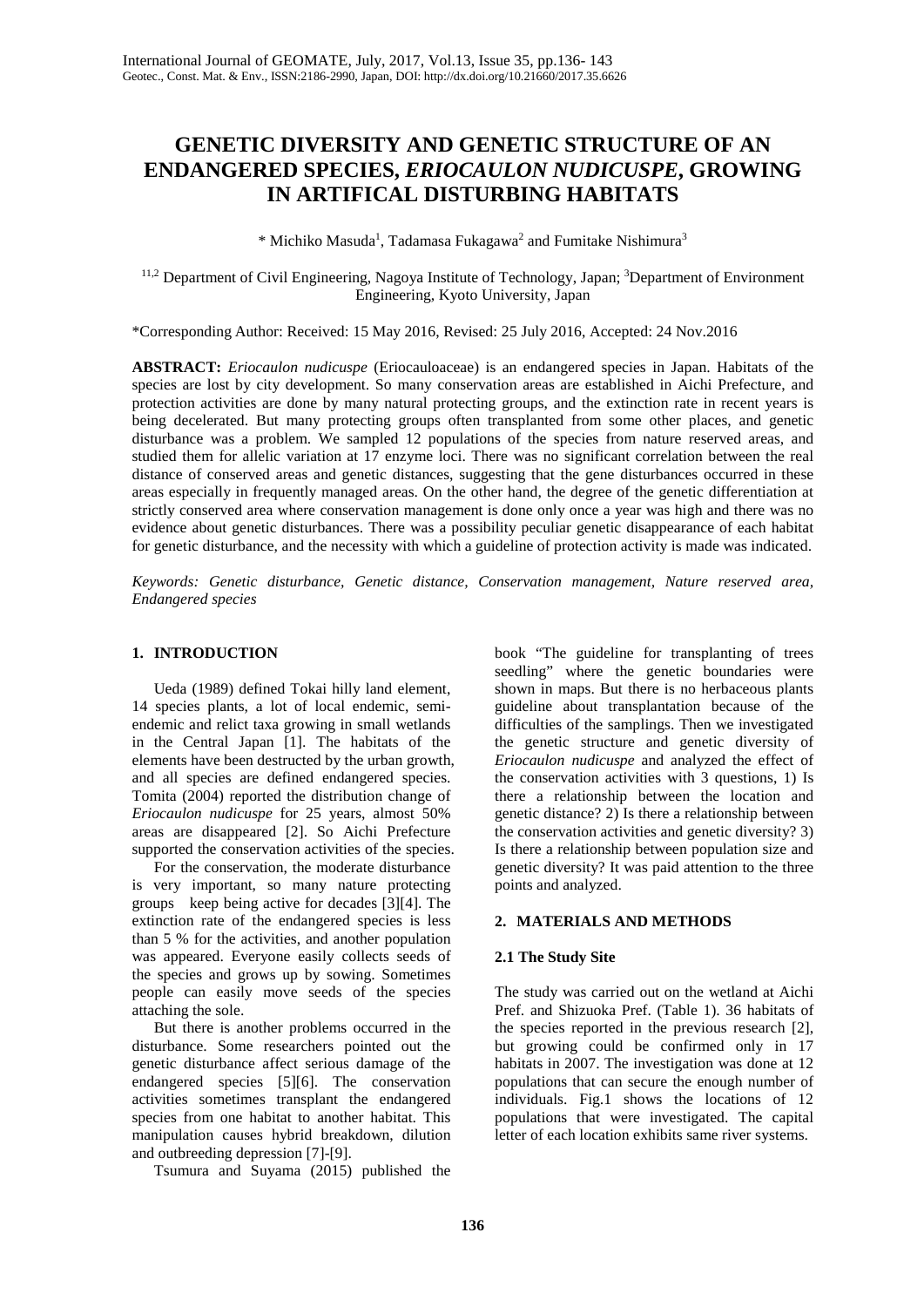| Study          | location               |                          |
|----------------|------------------------|--------------------------|
| site           | North                  | East                     |
| A <sub>1</sub> | 34° 44' 45"            | 137° 27' 09"             |
| A <sub>2</sub> | $34^{\circ} 42' 10''$  | 137° 24' 58"             |
| A <sub>3</sub> | 34° 38' 38"            | $137^{\circ} 16' 30''$   |
| B <sub>1</sub> | 34° 55' 04"            | $137^{\circ} 46' 20''$   |
| B <sub>2</sub> | 34° 49' 38"            | 137° 45' 54"             |
| B <sub>3</sub> | $34^{\circ} 48' 56''$  | $137^{\circ} 45' 56''$   |
| C1             | $34^{\circ} 56' 06'$   | $136^{\circ} 56' 14"$    |
| C <sub>2</sub> | $34^{\circ} 55' 11''$  | $136^{\circ} 53' 00''$   |
| C <sub>3</sub> | $34^{\circ} 54' 00''$  | $136^{\circ} 52' 15''$   |
| C <sub>4</sub> | 34° 52' 07"            | 136° 53' 53"             |
| C <sub>5</sub> | 34° 50' 09"            | $136^{\circ} 53' 10''$   |
| D <sub>1</sub> | $35^{\circ}08'$ 56"    | 137° 04' 57"             |
| D2             | $35^{\circ} 06' 10''$  | $137^{\circ} 00' 05"$    |
| E1             | 35° 14' 43"            | $137^{\circ} 03' 08''$   |
| E2             | $35^{\circ}$ 14' 08"   | 137 <sup>°</sup> 02' 35" |
| F1             | $35^{\circ} 06' 01''$  | 137° 14' 23''            |
| F2             | $35^{\circ}$ 07' $52"$ | 137 <sup>°</sup> 09' 30" |

Table 1 The characters of study site, location

The same capital indicates the same water system



Fig. 1. Distribution of the population examined.

#### **2.2 The Study Plant**

*Eriocaulon nudicuspe* Maxim. (Fig. 2) is an annual plant distributed in circum-Ise Bay area, the center of Japan [1]. However its population has been decreasing and Red Data Book of Japanese vascular plants listed the species a 'vulnerable'

level species [10][11]. This species is distributed in acid marsh with low nutrient, wetland around paddy fields and edge of reservoirs around Ise-Bay area. The seeds of the species emerge in spring and bloom late summer to early autumn. An individual has 1-10 inflorescence and produces 0-12 seeds per inflorescence.



Fig. 2 The flowers of *E. nudicuspe*.

#### **2.3 Electrophoresis**

Fresh leaves were collected from 30 individuals per population at June in 2007. Leaves were kept on ice during 2 hours transportation to the laboratory. The following enzyme systems were examined: aconitase (ACO), sikimate dehydrogenase (SKDH), iso-citrate dehydrogenase (IDH), malate dehydrogenase (MDH), acid phosphate (ACP), phospho-glucose isomerase (PGI), phospho-glucomutase (PGM) and menadione reductase (MR). Leaves were used to resolve the following 17 putative loci: aco-1, aco-2, skdh, idh, mdh-1, mdh-2, mdh-3, acp-1, acp-2, acp-3, acp-4, acp-5, pgi-1, pgi-2, pgh-3, pgm and mr. Samples were ground in a cold extraction buffer described by Odrzykoski and Gottlieb [12]. The enzymes were resolved on 10.8% starch gel. System 5 of Soltis et al. [13] were used. Staining procedures followed previous works [13]-[15].

#### **2.4 The Statistical analysis**

*For each population the number of alleles per locus (A), proportion of polymorphic loci (P), and gene diversity (h) were calculated. We used all loci data in the calculation of A, and regarded a locus as polymorphic if the frequency of its most frequent alleles is under 0.95. In addition, total gene diversity [16] was calculated for species level. The population genetic structure was analyzed by*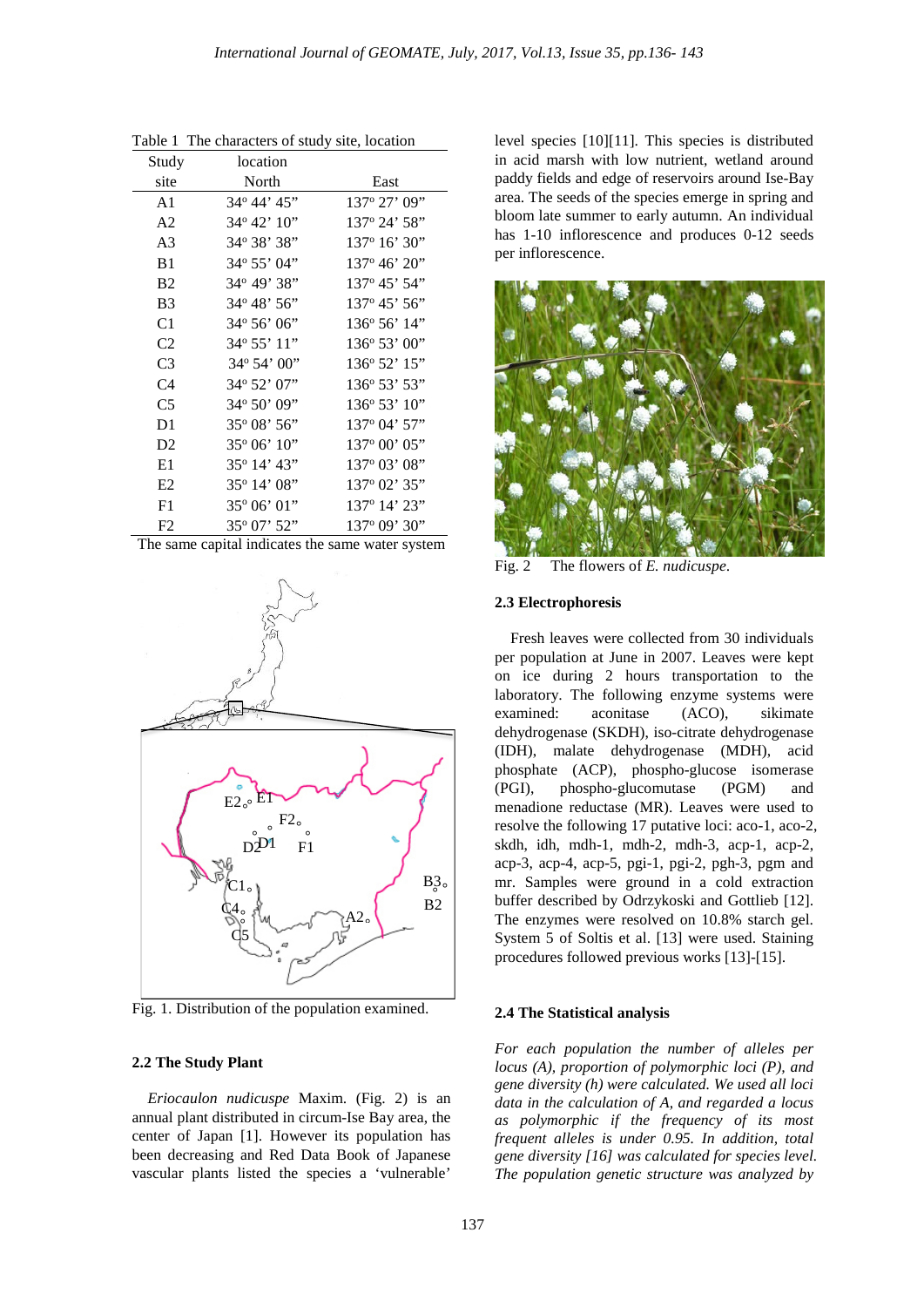*initially calculating Nei's G<sub>ST</sub> value [16]. Values for genetic identities (I) and standard genetic distance (D) were computed for each pairwise comparison of all populations. The neighbor joining method [17] based on D was used for constructing a phenogram for E. nudicuspe.*

These headings should be in 10 pt, italics, and sentence case. Insert one blank line before and after the headings. The further lower level headings should be avoided.

#### **3. RESULTS**

#### **3.1 The Study Site**

The number of individuals and the frequency of conservation activities were shown in Table 2. The number of individuals ranged from 20 to 50000. C5 and F2 wetland are left, and few persons hardly enters. C4 and F1 are managed severely, and protection activity is permitted only once a year. And in the other area conservation activity is performed, and reaping and organic matter removal are conducted periodically.

Table 2. The number of individuals of each population in 2007, Geographical Features, and frequency of conservation activities within a year

| Study          | No. of     | Geograhical        | Freq.          |
|----------------|------------|--------------------|----------------|
| site           | individual | Features           | οf             |
|                | S          |                    | act.           |
| A1             | 1000       | silt, clay, gravel | 4              |
| A <sub>2</sub> | 1000       | Terrace sediment   | 10             |
| A <sub>3</sub> | 200        | Terrace sediment   | 4              |
| B <sub>1</sub> | 50000      | silt, clay, gravel | 12             |
| <b>B2</b>      | 1500       | silt, clay, gravel | 4              |
| B <sub>3</sub> | 30000      | silt, clay, gravel | 4              |
| C <sub>1</sub> | 1430       | silt, clay, gravel | 1              |
| C <sub>2</sub> | 20         | mud marsh          | 1              |
| C3             | 800        | silt, clay, gravel | 4              |
| C <sub>4</sub> | 5190       | silt, clay, gravel | 1              |
| C <sub>5</sub> | 3000       | silt, clay, gravel | $\overline{0}$ |
| D1             | 7200       | kaoline, gravel    | 12             |
| D2             | 4000       | granite            | 12             |
| E1             | 1000       | silt, clay, gravel | 1              |
| E2             | 5000       | silt, clay, gravel | 1              |
| F1             | 7000       | silt, clay, gravel | 1              |
| F2             | 5200       | silt, clay, gravel | 0              |

#### **3.2 Genetic Diversity**

Seventeen loci were scored: aco-1, aco-2, skdh, idh, mdh-1, mdh-2, mdh-3, acp-1, acp-2, acp-3, acp-4, acp-5, pgi-1, pgi-2, pgh-3, pgm and mr, fifteen loci were polymorphic. In all population aco-1 and mr were monomorphic. Allele frequencies at the polymorphic loci are listed in Appendix.

Table 3 summarizes the resultant values of *A, P* and *h* for each population.

And total gene diversity  $(H_T)$  of the species was 0.293. The levels of genetic diversity in *E. nudicuspe* was almost same that of other endangered species, for example, *Aster kantoensis* growing in the river bed were 0.36(*P*), 1.53 (*A*) and 0.142 (*h*) [18]. And other endangered species showed, *P* (0.199 to 0.65), *A* (1.44 to 2.01) and *h*  (0.037 to 0.43) [19]-[22]. But the index of river wetland endangered species, *Penthorum chinense,*  is higher than that of *E. nudicuspe* [23], these were 2.42 (*A*), 0.75(*P*) and 0.308 (*h*).

Table 3. Mean number of polymorphic loci (*A*), proportion of polymorphic loci (*P*), and gene diversity within a population *(h*) at 17 loci for examined populations of *E. nudicuspe*

| Population     | P     | A     | h     |  |  |
|----------------|-------|-------|-------|--|--|
| A <sub>2</sub> | 0.647 | 2.059 | 0.156 |  |  |
| B <sub>2</sub> | 0.765 | 2.118 | 0.165 |  |  |
| B <sub>3</sub> | 0.706 | 1.941 | 0.129 |  |  |
| C <sub>1</sub> | 0.800 | 2.400 | 0.350 |  |  |
| C <sub>4</sub> | 0.818 | 2.636 | 0.473 |  |  |
| C <sub>5</sub> | 0.765 | 1.941 | 0.141 |  |  |
| D <sub>1</sub> | 0.294 | 1.471 | 0.078 |  |  |
| D2             | 0.588 | 1.941 | 0.194 |  |  |
| E1             | 0.412 | 1.529 | 0.078 |  |  |
| E2             | 0.588 | 1.765 | 0.116 |  |  |
| F <sub>1</sub> | 0.706 | 2.059 | 0.157 |  |  |
| F2             | 0.471 | 1.529 | 0.079 |  |  |



Fig. 3. The relationships between population size and genetic diversity indexes *p, A* and *h*

Fig. 3 showed the relationships between population size and genetic diversity. There are no significant relationships between the population size and genetic diversity.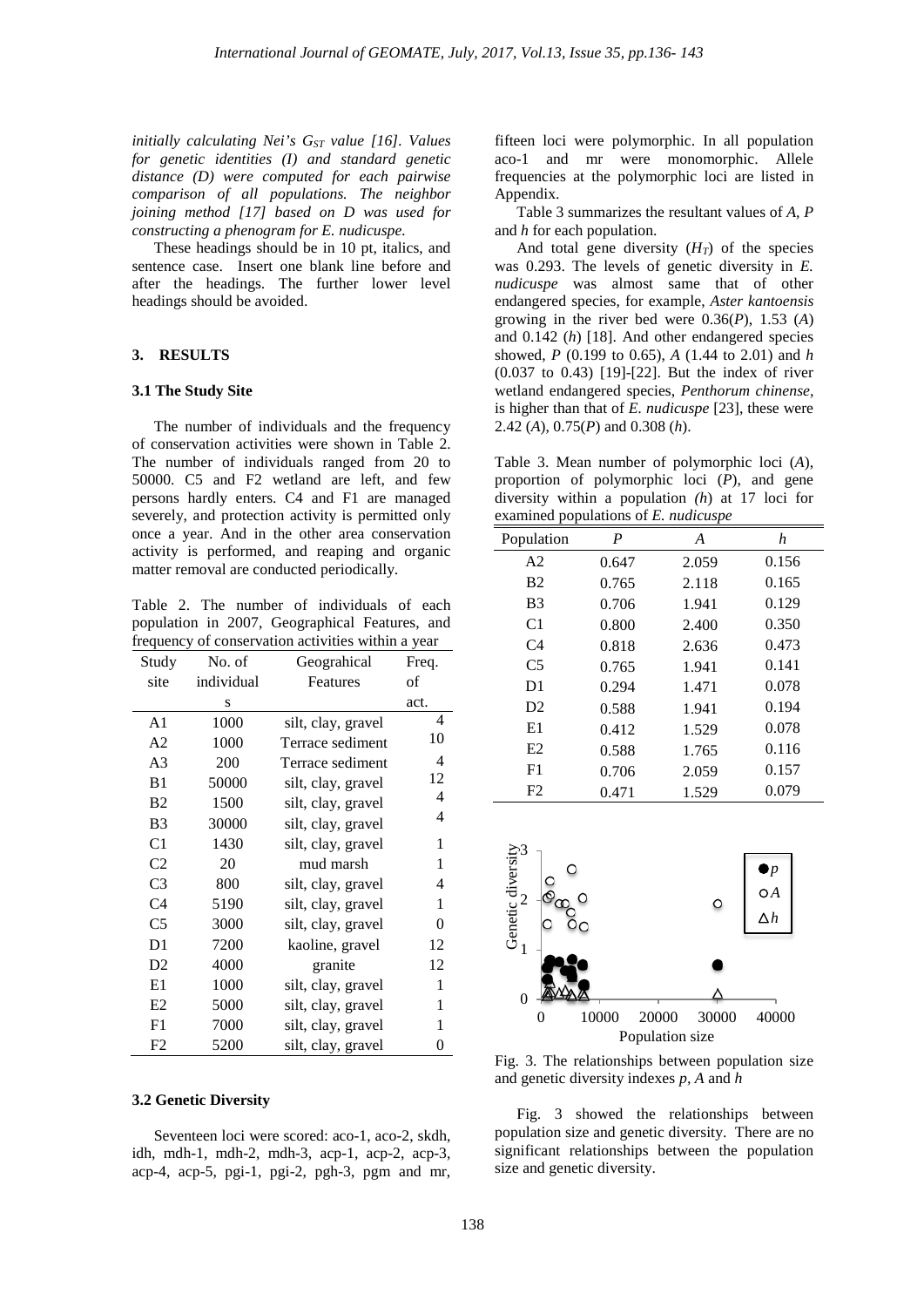Fig. 4 showed the genetic distance among population. The genetic distance between the nearest populations were small, but the longest distant population. Especially B2, B3 are the edge of the distribution of the species, but they close to the center of the distribution. It is suggested that gene flow occurred constantly among the populations.



Fig. 4. Phenogram using the neighbor joining method based on Nei's (1987) standard genetic distance.

The result of total population genetic structure  $G<sub>ST</sub>$  was 0.236. The value of  $G<sub>ST</sub>$  suggested that middle level differentiation occurred. It is always observed isolated populations (no differentiation: 0-0.05, low level differentiation: 0.05-0.15, middle level: 0.15-0.25, high level: 0.25-).

## **4. DISCUSSION**

No significant correlation existed between any of the genetic diversity parameters and the actual size of populations, which indicates that the effective population size is independent of the actual population size. Several factors are known to reduce the effective size of population [24]: (1) fluctuation in population size, (2) variation in fecundity among individuals, (3) overlapping generations, (4) geographic dispersion of populations, and (5) unequal numbers of males and females. Factors 2-5 are not plausible as cause of the observed lack of correlation between the genetic diversity and actual population sizes. Fluctuation in population size represented by genetic drift severely reduces the effective population size of population, which is the harmonic mean of the actual number of individuals in the last t generations [24]. For an endangered species like *E. nudicuspe* nursing by many conservation groups, the bottleneck effect is a primary factor acting to reduce the effective size of populations. The species rapidly establishes new populations by conservation activities. Thus even large population with  $N > 5000$  are likely to have a high probability of being of recent origin and remain influenced by the bottleneck effects.

Because *E. nudicuspe* only occurs in the wetlands along the river system, its distribution is disjunct, and as a result, inter-river gene flow is expected to be less than intra-river gene flow. Sometimes wild animals occur the gene flow, but many constructions, road, buildings and railways, prevent long distant movements. *E. nudicuspe* is mainly pollinated by small sap chafers with limited flight ability (personal obs.) and its seeds have no specialized mechanism for long distance dispersal, inter river gene flow is considered feasible due to their geographical proximity.

But the hierarchical analysis of the population gene structure of the species showed the relationships among the river system nor real distance system. Especially B2 and B3 are placed the east end of the distribution, near to E or D population that are placed the center of the distribution. D1, D2 and A2 populations are well managed by three conservation groups. The members of the groups sometimes visit another conservation area, so we guess that the people make the gene flow among the different river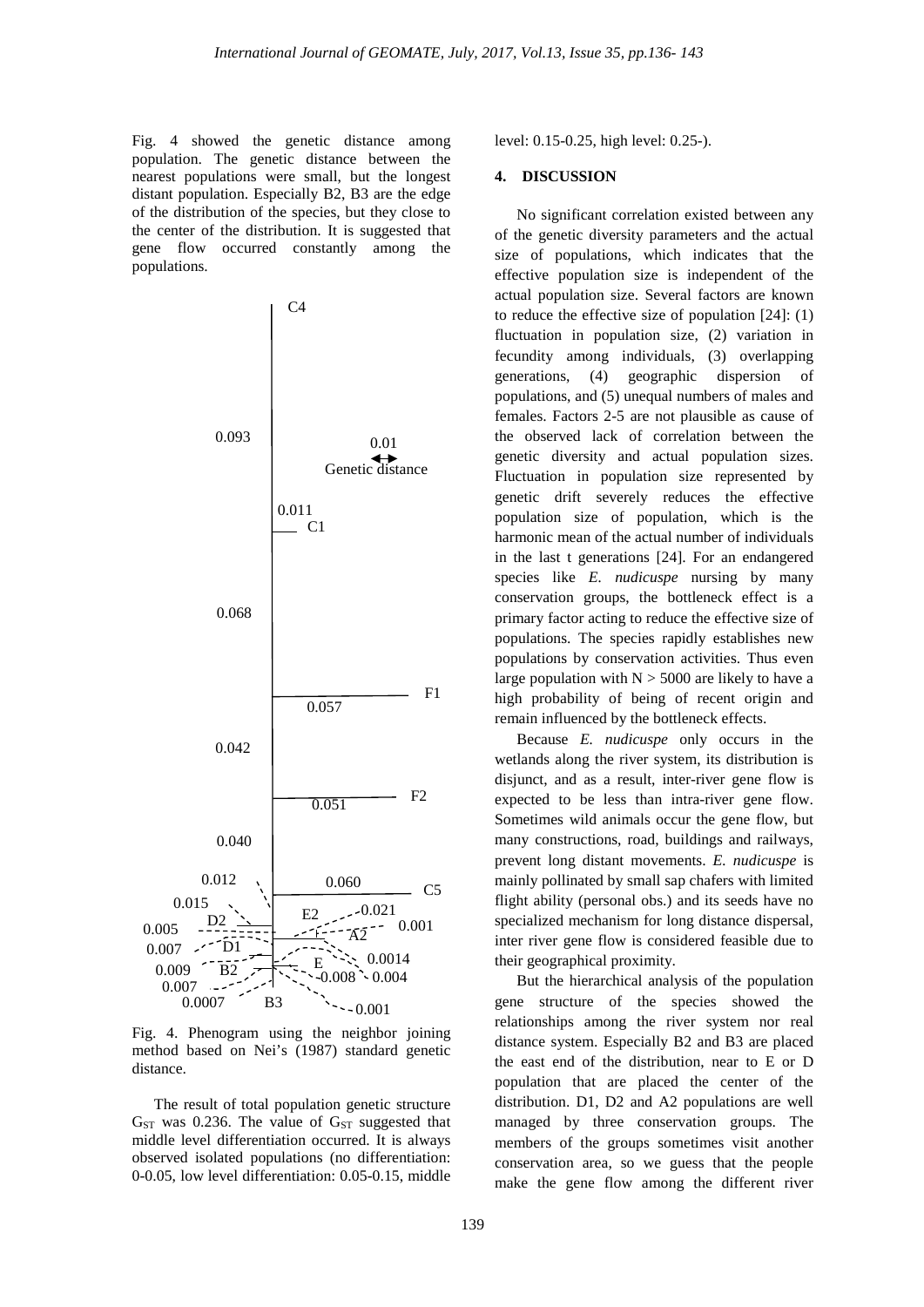system. On the other hand, among strictly conserved area, C1, C4, C5 F1 and F2, the gene flow aren't almost observed. Genetic distance is over 0.07 among the populations. It was suggested that high Gst was dependent on the isolated 4 populations. The conservation activities cause unexpected gene flow.

Generally each population is exposed to natural selective pressure each area and adapts itself to it. Therefore, if an artificial gene flow occurred, human disappears an adaptive gene of to each habitat. Sometimes annual fluctuation of environment selects adaptive genes, another gene disappear the adaptive gene by their reproductive ability when the selective event did not occur. It is suggested that the artificial gene flow decrease the gene diversity of endangered species. It is suggested that we must not occur artificial gene disturbance in order to conserve endangered species. The conserved area should be protected strictly. There were some populations with gene disturbance about *E. nudicuspe* observed. Among these populations we cannot recover from gene disturbance. We make a proposal that in order to avoid the inbreeding depression high level gene flow management among the populations. That cause the uniformity of gene diversity, but there is low inbreeding depression expected, so among populations the individual has high fecundity.

#### **5. CONCLUSION**

We get three main conclutions.

- 1) There is no relationship between the real distance and genetic distance.
- 2) There is a relationship between the conservation activities and genetic structure.
- 3) There is no relationship between population size and genetic diversity.

Based on the conclusions, two proposals about the conservation activities

- 1) The conservation activities should be strictly managed, because of unexpected genetic disturbances.
- 2) We should make the networks among the habitats where the genetic disturbance occurred, the networks cause high level gene flow and avoid the inbreeding depression, because the recovering from genetic disturbance is very difficult.

### **ACKNOWLEDGEMENTS**

We wish to thank the members of Shimada wetland conservation association for research support and permission to work in the wetland. We also thank the members of our laboratory for their assistance in the field works.

#### **6. REFERENCES**

- [1] Ueda K, "Phytogeography of Tokai Hilly Land Element I. Definition", Acta Phytotax. Geobot. Vol. 40, 1989, pp190-202.
- [2] Tomita K, "The restoration *Eriocaulon nudicuspe* distribution using a hearing method", the bachelor's thesis of Nagoya University, Mar. 2004.
- [3] Leakey R and Lewin R, Phylsiological Plant Ecology, 3rd ed. New York: Springer, 1995.
- [4] Ono T, "Geological, geographical and ecological approach to the "Kinjo-hill" changes of landscape since the Edo period-", Kinjo Gakuin Univ. Bulletin, Nature Sci. Vol. 9(2), 2013, pp10-21.
- [5] Naito Y et al., "Density-dependent selfing and its effects on seed performance in a tropical canopy tree species, Shorea acuminate (Dipterocarpaceae)", For. Ecol. Manage. Vol. 256, 2008, pp375-383.
- [6] Naito Y et al., "Selfing and inbreeding depression in seeds and seedlings of Neobalanocarpus heimii (Dipterocarpaceae)", J. of Plant Res. Vol. 118, 2005, pp423-430.
- [7] Lynch M, " The genetic interpretation of Independent of the sense memphement of the sense of the sense of the sense of the sense of the sense of the sense of the sense of the sense of the sense of the sense of the sense of the sense of the sense of the sense of t depression", Evolution Vol. 45, 1991, pp622- 629.
- [8] Templeton AR, "Coadaptation and outbreeding depression", Conservation Biology, Soule ME Ed. Sinauer, Massachusetts, 1986, pp105-116.
- [9] Price MV et al., "Pollen dispersal and optimal outcrossing in Delphinium nelsoni", Nature Vol. 277, 1979, pp294-297.
- [10]Endangered Plant Survey Group, The Red Data Book of Japanese Vascular Plants. Tokyo: Nature Conservation Society of Japan, 1989. (in Japanese)
- [11]Kato T & Ota H, Endangered Wild life of Japan. Osaka: Hoikusha Publishing Co., 1993. (in Japanese)
- [12]Odrzykoski IJ & Gottlieb LD, "Duplications of gene coding 6-phosphofluconate dehydrogenase in Carkia (Onagraceae) and their phylogenetic implications" Systematic Botany, Vol. 9, 1984, pp479-486.
- [13] Soltis DE et al., "Starch gel electrophoresis of ferns: a compilation of grinding buffers, gel and electrode buffer and staining schedules", Amer. J. of Bot. Vol. 73. Jan. 1983, pp9-27.
- [14]Wendel JF & Weeden NF, "The effect of serpentine on the population structure of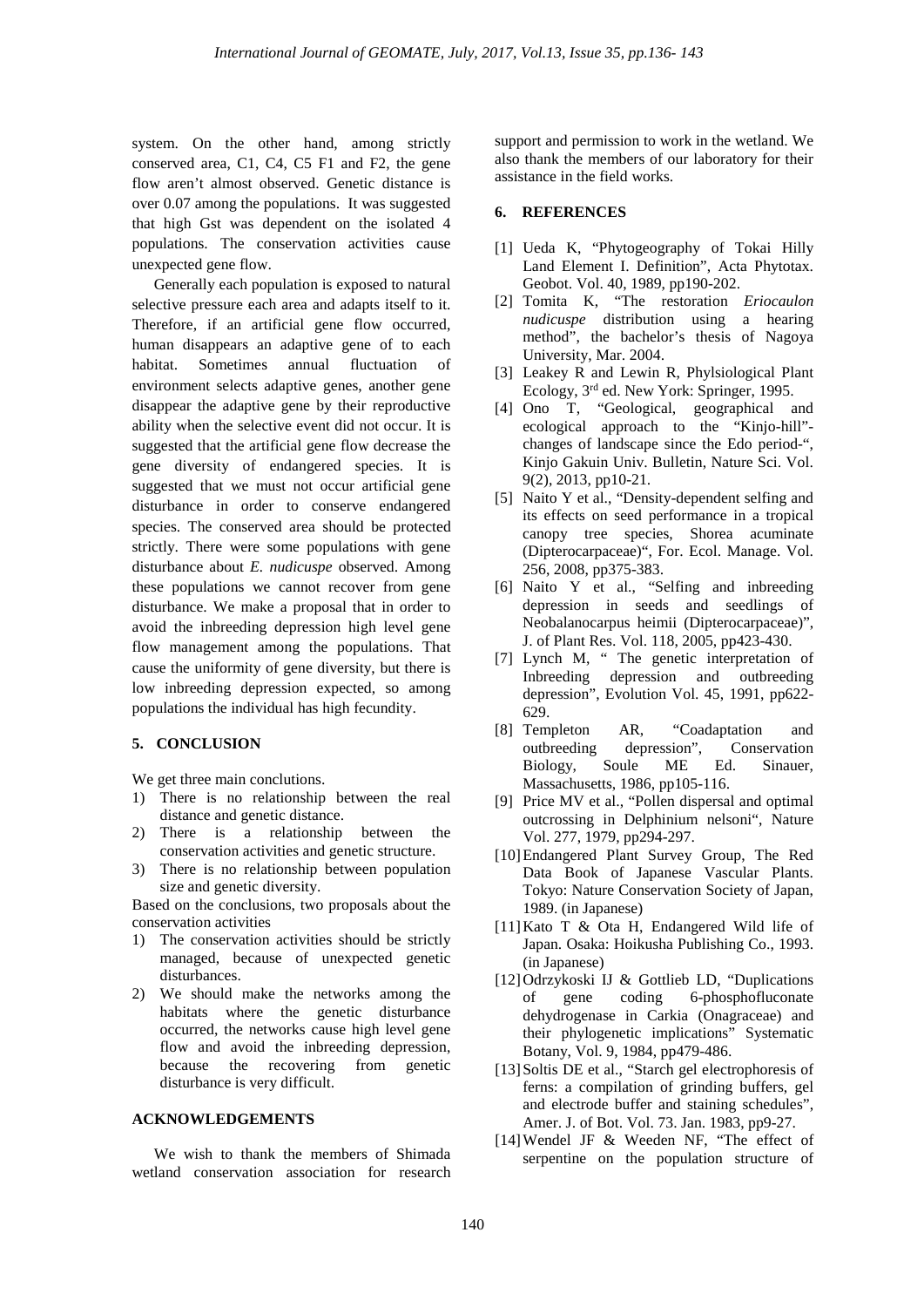Silene dioica (Caryophyllaceae)", Evolution, Vol. 46, 1989, pp1537-1548.

- [15]Chepliak WM & Pitel JA, Techniques for starch electrophoresis of enzymes from forest tree species. Information report PI-X-42. Penthawana: Penthawana National Forestry Institute, Canadian Forestry Service, 1984.
- [16] Nei M, Molecular evolutionary genetics. New York: Columbia University Press, 1987.
- [17]Saitou N & Nei M, "The neighbor joining method: a new method for reconstructing phylogenetic trees", Molecular Biology and Evolution, Vol. 4, 1987, pp106-425.
- [18]Maki M et al., "Genetic diversity and hierarchical population structure of a rare autotetraploid plant, Aster kantoensis (Asteraceae)", American J. of Botany, Vol. 83, Mar. 1996, pp296-303.
- [19]Soltis DE & Soltis PS, "Genetic consequences of autotetraploidy in Tolmiea (Saxifragaceae), Evolution, Vol. 43, 1989, pp586-589.
- [20]Ness BD et al., "Autotetraploidy in Heuchera micrantha (Sazifragaceae)", American J. of Botany, Vol. 76, 1989, pp614-626.
- [21]Wolf PG et al. "Chloroplast-DNA and electrophoretic variation in diploid an

autotetraploid Heuchera grossularifolia", American J. of Botany, Vol. 77, 1990, pp232- 244.

- [22]Shore JS, " Tetrasomic inheritance and isozyme variation in Turnera ulmifolia vars. elegance Urb. and intermedia Urb. (Turnraceae)", Heredity, Vol. 66, 1991, pp305-312.
- [23]Masuda M and Nishimura F, "Genetic diversity of restored endangered species, *Penthorum chinsense* in the riverbed", Int. J. of GEOMATE, Vol. 10, 2016, pp1810-1814.
- [24]Hartl, DL & Clark AG, Principles of population genetics, 2d ed, Sunderland, MA, 1989, Sinauer.

Copyright © Int. J. of GEOMATE. All rights reserved, including the making of copies unless permission is obtained from the copyright proprietors.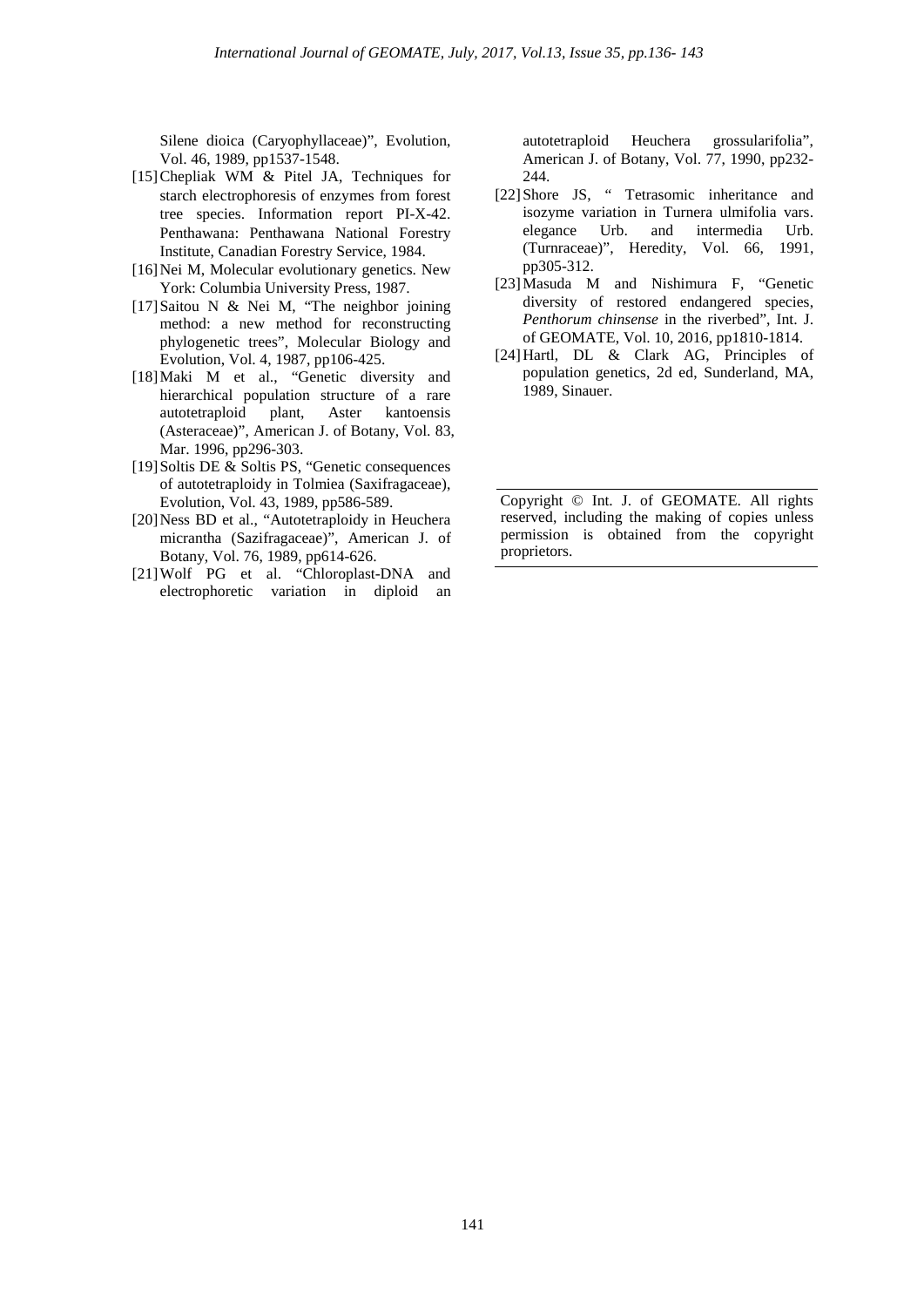|            |                            |       |           |                |                          |                |                | population |                |       |          |       |       |
|------------|----------------------------|-------|-----------|----------------|--------------------------|----------------|----------------|------------|----------------|-------|----------|-------|-------|
| locus      | allele                     | A2    | <b>B2</b> | B <sub>3</sub> | C1                       | C4             | C <sub>5</sub> | D1         | D <sub>2</sub> | E1    | $\rm E2$ | F1    | F2    |
| $aco-I$    | $_{\rm N}$                 | 19    | 22        | 28             | 30                       | 28             | 28             | 14         | 19             | 30    | 30       | 30    | 30    |
|            | $\rm{a}$                   | 1.000 | 1.000     | 1.000          | 1.000                    | 1.000          | 1.000          | 1.000      | 1.000          | 1.000 | 1.000    | 1.000 | 1.000 |
|            | $\mathbf b$                | 0.000 | 0.000     | 0.000          | 0.000                    | 0.000          | 0.000          | 0.000      | 0.000          | 0.000 | 0.000    | 0.000 | 0.000 |
| $aco-2$    | N                          | 19    | 22        | 28             |                          |                | 28             | 14         | 19             | 30    | 30       | 30    | 30    |
|            | $\rm{a}$                   | 0.921 | 0.932     | 0.911          |                          |                | 1.000          | 0.929      | 0.947          | 0.983 | 0.933    | 0.967 | 0.950 |
|            | $\mathbf b$                | 0.079 | 0.068     | 0.089          |                          |                | 0.000          | 0.071      | 0.053          | 0.017 | 0.067    | 0.033 | 0.050 |
|            |                            |       |           |                |                          |                | 28             | 14         | 19             | 30    | 30       | 30    | 30    |
| skdh       | N                          | 19    | 22        | 28             |                          |                |                |            |                |       |          |       |       |
|            | $\rm{a}$                   | 0.947 | 0.932     | 0.929          |                          |                | 1.000          | 1.000      | 0.921          | 1.000 | 0.950    | 1.000 | 0.967 |
|            | $\mathbf b$                | 0.053 | 0.068     | 0.071          |                          |                | 0.000          | 0.000      | 0.079          | 0.000 | 0.050    | 0.000 | 0.033 |
| idh        | N                          | 19    | 22        | 28             |                          |                | 28             | 14         | 19             | 30    | 30       | 30    | 30    |
|            | $\rm{a}$                   | 0.026 | 0.000     | 0.000          |                          |                | 0.946          | 0.000      | 0.132          | 0.000 | 0.000    | 0.017 | 0.000 |
|            | $\mathbf b$                | 0.974 | 0.955     | 0.839          |                          | L.             | 0.054          | 1.000      | 0.868          | 0.950 | 0.917    | 0.933 | 1.000 |
|            | $\mathbf c$                | 0.000 | 0.045     | 0.161          |                          | $\overline{a}$ | 0.000          | 0.000      | 0.000          | 0.050 | 0.083    | 0.050 | 0.000 |
| $mdh-1$    | N                          | 19    | 22        | 28             | 30                       | 28             | 28             | 14         | 19             | 30    | 30       | 30    | 30    |
|            | $\rm{a}$                   | 0.526 | 0.909     | 0.839          | 0.733                    | 0.143          | 0.946          | 1.000      | 0.763          | 1.000 | 1.000    | 0.133 | 0.950 |
|            | $\mathbf b$                | 0.474 | 0.091     | 0.161          | 0.267                    | 0.482          | 0.054          | 0.000      | 0.237          | 0.000 | 0.000    | 0.867 | 0.050 |
|            | $\mathbf c$                | 0.000 | 0.000     | 0.000          | 0.000                    | 0.375          | 0.000          | 0.000      | 0.000          | 0.000 | 0.000    | 0.000 | 0.000 |
|            |                            |       |           |                |                          |                |                |            |                |       |          |       |       |
| $mdh-2$    | $_{\rm N}$                 | 19    | 22        | 28             | 29                       | 25             | 28             | 14         | 19             | 30    | 30       | 30    | 30    |
|            | $\mathbf{a}$               | 1.000 | 0.864     | 0.804          | 0.690                    | 0.600          | 1.000          | 1.000      | 0.763          | 0.967 | 0.950    | 1.000 | 0.950 |
|            | $\mathbf b$                | 0.000 | 0.136     | 0.196          | 0.310                    | 0.400          | 0.000          | 0.000      | 0.237          | 0.033 | 0.050    | 0.000 | 0.050 |
| $mdh-3$    | N                          | 19    | 22        | 28             |                          | $\overline{a}$ | 28             | 14         | 19             | 30    | 30       | 30    | 30    |
|            | $\mathbf{a}$               | 1.000 | 0.977     | 0.982          |                          | $\overline{a}$ | 0.911          | 1.000      | 1.000          | 1.000 | 1.000    | 1.000 | 1.000 |
|            | $\rm b$                    | 0.000 | 0.023     | 0018           |                          | ٠              | 0.089          | 0.000      | 0.000          | 0.000 | 0.000    | 0.000 | 0.000 |
|            |                            | 46    | 49        | 28             |                          | $\overline{a}$ | 28             | 12         | 49             | 30    | 30       | 30    | 30    |
| $acp-1$    | N                          | 0.957 | 0.980     | 0.893          |                          |                | 0.839          | 1.000      | 1.000          | 1.000 | 0.983    | 0.917 | 1.000 |
|            | $\rm{a}$<br>$\rm b$        | 0.043 | 0.020     | 0.107          |                          |                | 0.161          | 0.000      | 0.000          | 0.000 | 0.017    | 0.083 | 0.000 |
|            |                            | 38    | 49        |                | 26                       |                | 28             | 17         | 49             | 30    | 30       | 30    | 30    |
| $_{acp-2}$ | N                          | 0.947 | 0.959     | 28             | 0.288                    | 28             | 0.821          | 1.000      | 1.000          | 1.000 | 1.000    | 0.950 | 1.000 |
|            | $\rm{a}$                   | 0.053 | 0.041     | 1.000          | 0.346                    | 0.173          | 0.179          | 0.000      | 0.000          | 0.000 | 0.000    | 0.050 | 0.000 |
|            | $\mathbf b$                | 0.000 | 0.000     | 0.000          | 0.308                    | 0.500          | 0.000          | 0.000      | 0.000          | 0.000 | 0.000    | 0.000 | 0.000 |
|            | $\mathbf c$<br>$\mathbf d$ | 0.000 | 0.000     | 0.000<br>0.000 | 0.058                    | 0.288<br>0.038 | 0.000          | 0.000      | 0.000          | 0.000 | 0.000    | 0.000 | 0.000 |
|            |                            |       |           |                |                          |                |                |            |                |       |          |       |       |
| $acp-3$    | $_{\rm N}$                 | 43    | 44        | 28             | 28                       | 28             | 28             | 17         | 47             | 30    | 30       | 30    | 30    |
|            | $\rm{a}$                   | 0.154 | 0.000     | 0.052          | 0.444                    | 0.411          | 0.036          | 0.265      | 0.021          | 0.000 | 0.000    | 0.367 | 0.467 |
|            | $\mathbf b$                | 0.231 | 0.193     | 0.328          | 0.556                    | 0.589          | 0.339          | 0.176      | 0.149          | 0.000 | 0.100    | 0.633 | 0.450 |
|            | $\rm c$                    | 0.286 | 0.409     | 0.121          | 0.000                    | 0.000          | 0.464          | 0.118      | 0.447          | 0.433 | 0.400    | 0.000 | 0.083 |
|            | $\rm d$                    | 0.176 | 0.227     | 0.628          | 0.000                    | 0.000          | 0.161          | 0.206      | 0.266          | 0.400 | 0.217    | 0.000 | 0.000 |
|            | $\rm e$                    | 0.154 | 0.170     | 0.172          | 0.000                    | 0.000          | 0.000          | 0.235      | 0.117          | 0.167 | 0.283    | 0.000 | 0.000 |
| $acp-4$    | N                          | 46    | 49        | 28             | ,                        | 11             | 28             | 17         | 49             | 30    | 30       | 30    | 28    |
|            | $\rm{a}$                   | 0.239 | 0.153     | 0.339          | $\overline{\phantom{a}}$ | 0.318          | 0.036          | 0.029      | 0.643          | 0.283 | 0.283    | 0.167 | 0.071 |
|            | $\mathbf b$                | 0.457 | 0.837     | 0.661          | $\overline{\phantom{a}}$ | 0.455          | 0.964          | 0.971      | 0.357          | 0.717 | 0.717    | 0.75  | 0.929 |
|            |                            | 0.000 | 0.01      |                |                          |                |                |            | 0.000          | 0.000 | 0.000    | 0.083 | 0.000 |
|            | $\mathbf c$                |       |           | 0.000          | ٠                        | 0.227          | 0.000          | 0.000      |                |       |          |       |       |

## Appendix Allel frequencies at 15 loci of 12 examined populations of *Eriocaulon nudicuspe.*